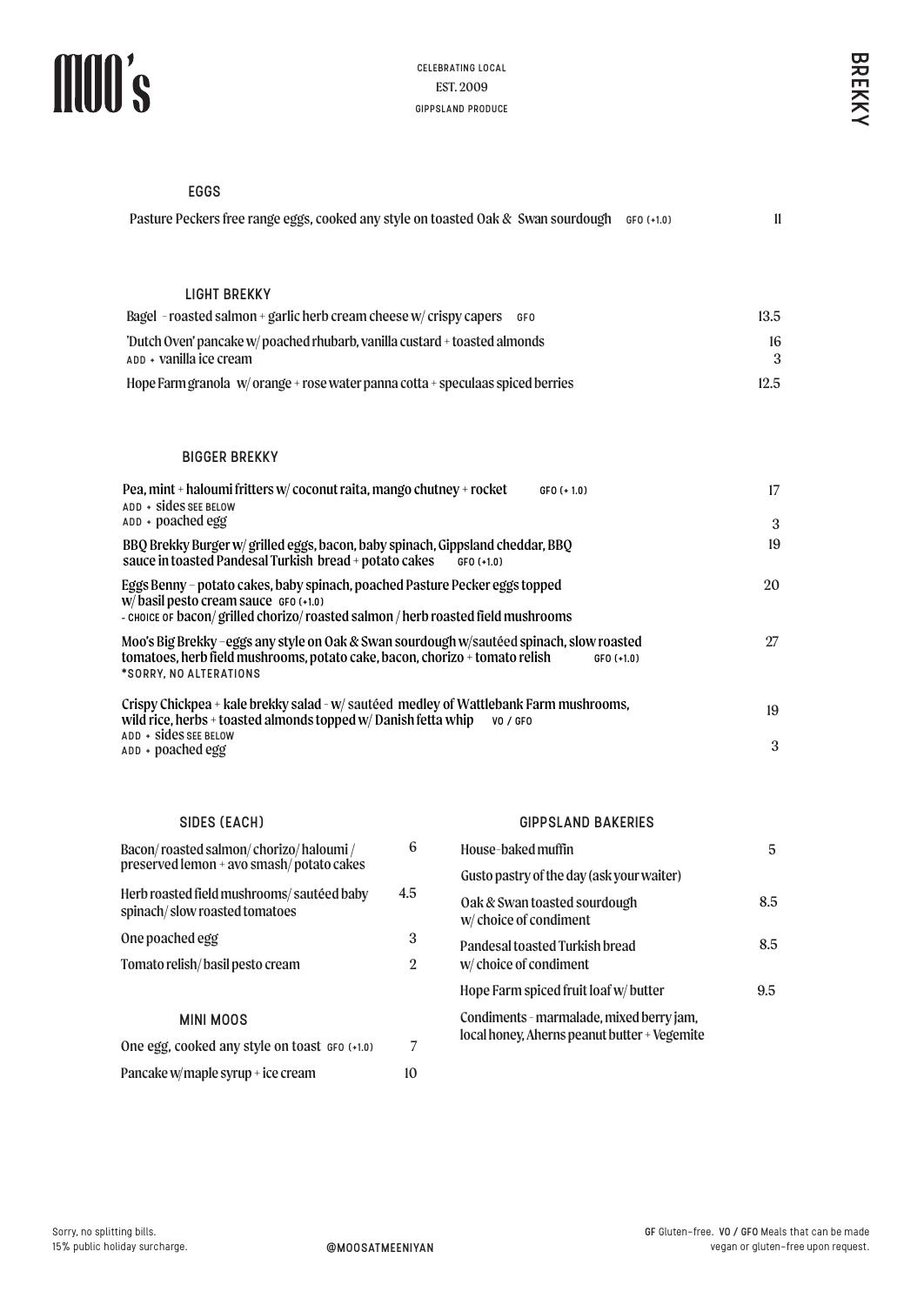## LIGHT LUNCH

| Soup of the day w/ toasted Pandesal baguette                                                                                                       | $VO / GFO (+1.0)$ | 15 |
|----------------------------------------------------------------------------------------------------------------------------------------------------|-------------------|----|
| Moo's Reuben Toastie - silverside, sauerkraut, pickles, Gippsland cheddar + Russian dressing   GFo (+1.0)                                          |                   | 15 |
| BBQ Brekky Burger - grilled eggs, bacon, baby spinach, Gippsland cheddar, BBQ sauce<br>in toasted Pandesal Turkish bread + potato cakes GFO (+1.0) |                   | 19 |
|                                                                                                                                                    |                   |    |

### SMALL PLATES

| Lemon,  chilli + thyme baked Maffra brie w/ toasted Pandesal baguette             | $GFO (+1.0)$ | 12       |
|-----------------------------------------------------------------------------------|--------------|----------|
| Roasted salmon croquettes w/ dill remoulade                                       |              | 12       |
| Dumplings  w/ 'Nan Jim' sauce                                                     |              |          |
| $1/$ Pork + chive<br>$2/G$ reen vegetable vo                                      |              | 12<br>12 |
| Tasting plate - baked brie, croquettes (2), pork dumplings (2), veg dumplings (2) |              | 30       |

# LARGE PLATES

|                                                                                                                                                                                                          | <b>CELEBRATING LOCAL</b>              |                                                                    |                                                 | <b>LDNCH</b> |
|----------------------------------------------------------------------------------------------------------------------------------------------------------------------------------------------------------|---------------------------------------|--------------------------------------------------------------------|-------------------------------------------------|--------------|
|                                                                                                                                                                                                          | EST. 2009<br><b>GIPPSLAND PRODUCE</b> |                                                                    |                                                 |              |
|                                                                                                                                                                                                          |                                       |                                                                    |                                                 | $\pm$        |
|                                                                                                                                                                                                          |                                       |                                                                    |                                                 |              |
| <b>LIGHT LUNCH</b>                                                                                                                                                                                       |                                       |                                                                    |                                                 | <b>TAPAS</b> |
| Soup of the day w/ toasted Pandesal baguette                                                                                                                                                             |                                       | VO / GFO (+1.0)                                                    | 15                                              |              |
| Moo's Reuben Toastie - silverside, sauerkraut, pickles, Gippsland cheddar + Russian dressing GFO (+1.0)                                                                                                  |                                       |                                                                    | 15                                              |              |
| BBQ Brekky Burger - grilled eggs, bacon, baby spinach, Gippsland cheddar, BBQ sauce                                                                                                                      |                                       |                                                                    |                                                 |              |
| n toasted Pandesal Turkish bread + potato cakes GFO (+1.0)                                                                                                                                               |                                       |                                                                    | 19                                              |              |
|                                                                                                                                                                                                          |                                       |                                                                    |                                                 |              |
| <b>SMALL PLATES</b>                                                                                                                                                                                      |                                       |                                                                    |                                                 |              |
| Lemon, chilli + thyme baked Maffra brie w/toasted Pandesal baguette GFO (+1.0)                                                                                                                           |                                       |                                                                    | 12                                              |              |
| Roasted salmon croquettes w/dill remoulade                                                                                                                                                               |                                       |                                                                    | 12                                              |              |
| Dumplings w/ 'Nan Jim' sauce                                                                                                                                                                             |                                       |                                                                    |                                                 |              |
| $1/$ Pork + chive<br>$2/$ Green vegetable vo                                                                                                                                                             |                                       |                                                                    | 12<br>12                                        |              |
| Tasting plate - baked brie, croquettes (2), pork dumplings (2), veg dumplings (2)                                                                                                                        |                                       |                                                                    | 30                                              |              |
|                                                                                                                                                                                                          |                                       |                                                                    |                                                 |              |
|                                                                                                                                                                                                          |                                       |                                                                    |                                                 |              |
| <b>LARGE PLATES</b>                                                                                                                                                                                      |                                       |                                                                    |                                                 |              |
| Citrus battered Gippsland flake w/radish, feta, mint salad, shoestring fries + house<br>made tartare sauce                                                                                               |                                       | GFO (+1.0)                                                         | 28                                              |              |
| 'MPC' ricotta gnocchi carbonara w/ crispy bacon, sautéed Wattlebank Farm mushrooms,                                                                                                                      |                                       |                                                                    |                                                 |              |
| Gippsland chardonnay cream sauce + shaved parmesan                                                                                                                                                       |                                       |                                                                    | 27                                              |              |
| Marty's 14 <sup>th</sup> favourite salad - bulgur wheat, black rice, roasted pistachios, mint, radish,<br>pomegranate + raspberry shallot vinaigrette vo / GFO                                           |                                       |                                                                    | 20                                              |              |
| ADD + chook/roasted salmon/haloumi                                                                                                                                                                       |                                       |                                                                    | 6                                               |              |
| Moo's Burger - choice of Gippsland beef pattie or chermoula chicken w/ caramelized onions,<br>spinach, Gippsland cheddar, pickles, aioli + bacon, tomato relish + shoestring fries $\epsilon$ GFO (+1.0) |                                       |                                                                    | 24                                              |              |
| Moo's Vegie Burger - vegie pattie, coconut raita, mango chutney, rocket + tomato w/ sweet                                                                                                                |                                       |                                                                    |                                                 |              |
| potato fries + tomato relish vo / GFO (+1.0)                                                                                                                                                             |                                       |                                                                    | 24                                              |              |
|                                                                                                                                                                                                          |                                       |                                                                    |                                                 |              |
| <b>MINI MOOS</b>                                                                                                                                                                                         |                                       | <b>SIDES</b>                                                       |                                                 |              |
|                                                                                                                                                                                                          |                                       |                                                                    |                                                 |              |
| 'Flake + fries' w/tomato sauce GFO                                                                                                                                                                       | 12.5                                  | Turkish bread w/ house made dukkah +<br>local olive oil GFO (+1.0) | 8.5                                             |              |
| Mini Moo's cheeseburger w/fries GFO (+1.0)                                                                                                                                                               | 10                                    | Sweet potato fries w/preserved lemon                               | 8.5                                             |              |
| Chicken party pies w/tomato sauce                                                                                                                                                                        | 8.5                                   | sour cream                                                         |                                                 |              |
| Kids shoestring fries w/tomato sauce GFO                                                                                                                                                                 | 4.5                                   | Shoestring fries w/tomato relish GFO                               | 8.5                                             |              |
|                                                                                                                                                                                                          |                                       | Radish, feta + mint salad<br>VO / GFO                              | 8.5                                             |              |
|                                                                                                                                                                                                          |                                       |                                                                    |                                                 |              |
|                                                                                                                                                                                                          |                                       |                                                                    |                                                 |              |
|                                                                                                                                                                                                          |                                       |                                                                    |                                                 |              |
|                                                                                                                                                                                                          |                                       |                                                                    |                                                 |              |
|                                                                                                                                                                                                          |                                       |                                                                    |                                                 |              |
|                                                                                                                                                                                                          |                                       |                                                                    |                                                 |              |
| ls.                                                                                                                                                                                                      |                                       |                                                                    | GF Gluten-free. VO / GFO Meals that can be made |              |
| urcharge.<br>@MOOSATMEENIYAN                                                                                                                                                                             |                                       |                                                                    | vegan or gluten-free upon request.              |              |

### MINI MOOS

# SIDES

| 'Flake + fries' w/tomato sauce GFO         | 12.5 | Turkish bread w/ house made dukkah +<br>$local$ olive oil $GFO$ $(+1.0)$ |          | 8.5 |
|--------------------------------------------|------|--------------------------------------------------------------------------|----------|-----|
| Mini Moo's cheeseburger w/fries GFO (+1.0) | 10   | Sweet potato fries w/preserved lemon<br>sour cream                       |          | 8.5 |
| Chicken party pies w/tomato sauce          | 8.5  | Shoestring fries w/tomato relish GFO                                     |          | 8.5 |
| Kids shoestring fries w/tomato sauce GFO   | 4.5  | Radish, feta + mint salad                                                | VO / GFO | 8.5 |